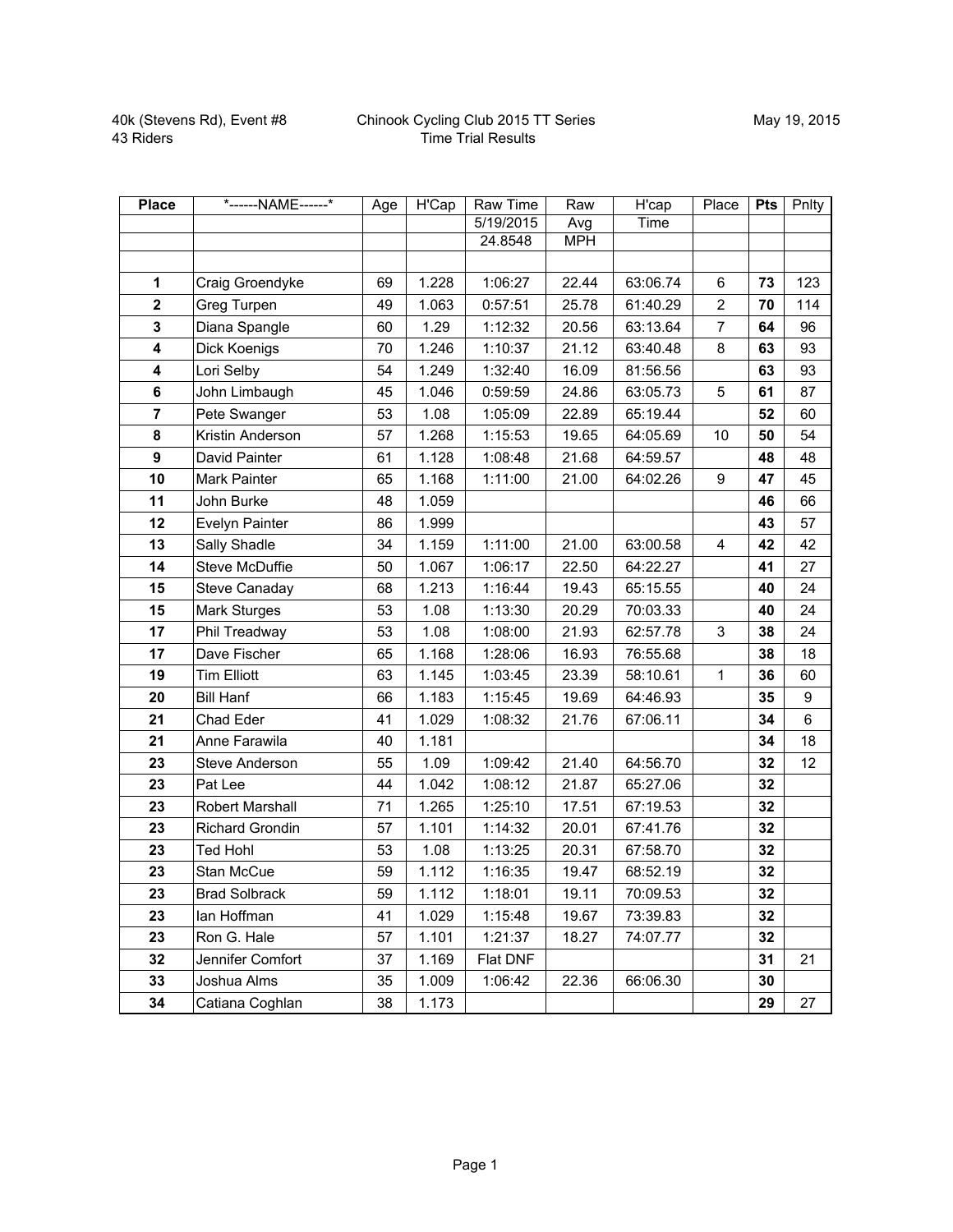## Chinook Cycling Club 2015 TT Series Time Trial Results

| 35 | Keyon Maljai          | 34 | 1.006        | 1:06:07 | 22.56 | 65:43.34 | 28 |    |
|----|-----------------------|----|--------------|---------|-------|----------|----|----|
| 35 | Diane Strycula        | 54 | 1.249        | 1:23:00 | 17.97 | 66:27.19 | 28 |    |
| 35 | Missi Solbrack        | 55 | 1.255        | 1:24:15 | 17.70 | 67:07.89 | 28 |    |
| 35 | Philip Nelson         | 43 | 1.038        | 1:12:00 | 20.71 | 69:21.85 | 28 |    |
| 35 | Scott Sarber          | 46 | 1.05         | 1:14:44 | 19.95 | 71:10.48 | 28 |    |
| 35 | Tom Kirchner          | 67 | 1.198        | 1:32:45 | 16.08 | 77:25.24 | 28 |    |
| 35 | Mike Larche           | 26 | $\mathbf{1}$ | 1:24:42 | 17.61 | 84:42.00 | 28 |    |
| 35 | Deborah Burke         | 45 | 1.205        |         |       |          | 28 | 24 |
| 35 | Diane Hanf            | 59 | 1.28         |         |       |          | 28 |    |
| 35 | <b>Summer Sturges</b> | 19 | 1.143        |         |       |          | 28 |    |
| 45 | <b>Steve Hanson</b>   | 43 | 1.038        | 1:06:18 | 22.49 | 64:22.37 | 26 | 6  |
| 46 | <b>Porter Withers</b> | 15 | 1.095        |         |       |          | 25 | 15 |
| 47 | <b>Brad Atencio</b>   | 51 | 1.071        |         |       |          | 24 |    |
| 47 | <b>Bill Pofahl</b>    | 64 | 1.154        |         |       |          | 24 |    |
| 47 | Andy Streibeck        | 26 | $\mathbf 1$  |         |       |          | 24 | 24 |
| 47 | Alexis Atencio        | 15 | 1.223        |         |       |          | 24 |    |
| 47 | Morgan Larche         | 25 | 1.143        |         |       |          | 24 |    |
| 47 | Carolyn Sturges       | 50 | 1.229        |         |       |          | 24 |    |
| 53 | <b>Jack Elliott</b>   | 14 | 1.145        | 1:30:00 | 16.57 | 78:36.16 | 20 |    |
| 53 | <b>Becky Bechtold</b> | 70 | 1.436        | 2:00:20 | 12.39 | 83:47.86 | 20 |    |
| 53 | Jon Page              | 53 | 1.08         | 1:33:15 | 15.99 | 86:20.56 | 20 |    |
| 53 | Navindra Gunawardena  | 33 | 1.003        |         |       |          | 20 |    |
| 53 | John MacArthur        | 51 | 1.071        |         |       |          | 20 |    |
| 53 | <b>Barry Nichols</b>  | 42 | 1.033        |         |       |          | 20 |    |
| 53 | <b>Brian Schur</b>    | 42 | 1.033        |         |       |          | 20 |    |
| 53 | <b>Aaron Stites</b>   | 39 | 1.021        |         |       |          | 20 | 24 |
| 53 | Leah Swanger          | 50 | 1.229        |         |       |          | 20 |    |
| 62 | Chris Johnson         | 39 | 1.021        | 1:20:43 | 18.48 | 79:03.39 | 16 |    |
| 62 | Paul Meier            | 62 | 1.137        |         |       |          | 16 |    |
| 62 | Tom Owen              | 59 | 1.112        |         |       |          | 16 |    |
| 62 | Florence Kirchner     | 68 | 1.397        |         |       |          | 16 |    |
| 62 | Wendy Owen            | 56 | 1.261        |         |       |          | 16 |    |
| 67 | Peter Archambault     | 44 | 1.042        |         |       |          | 13 | 3  |
| 68 | Darrel Brown          | 35 | 1.009        |         |       |          | 12 |    |
| 68 | Mark McLean           | 60 | 1.12         |         |       |          | 12 |    |
| 68 | Michael Mealer        | 35 | 1.009        |         |       |          | 12 |    |
| 68 | Jim Willis            | 45 | 1.046        |         |       |          | 12 |    |
| 68 | Linda McLean          | 59 | 1.28         |         |       |          | 12 |    |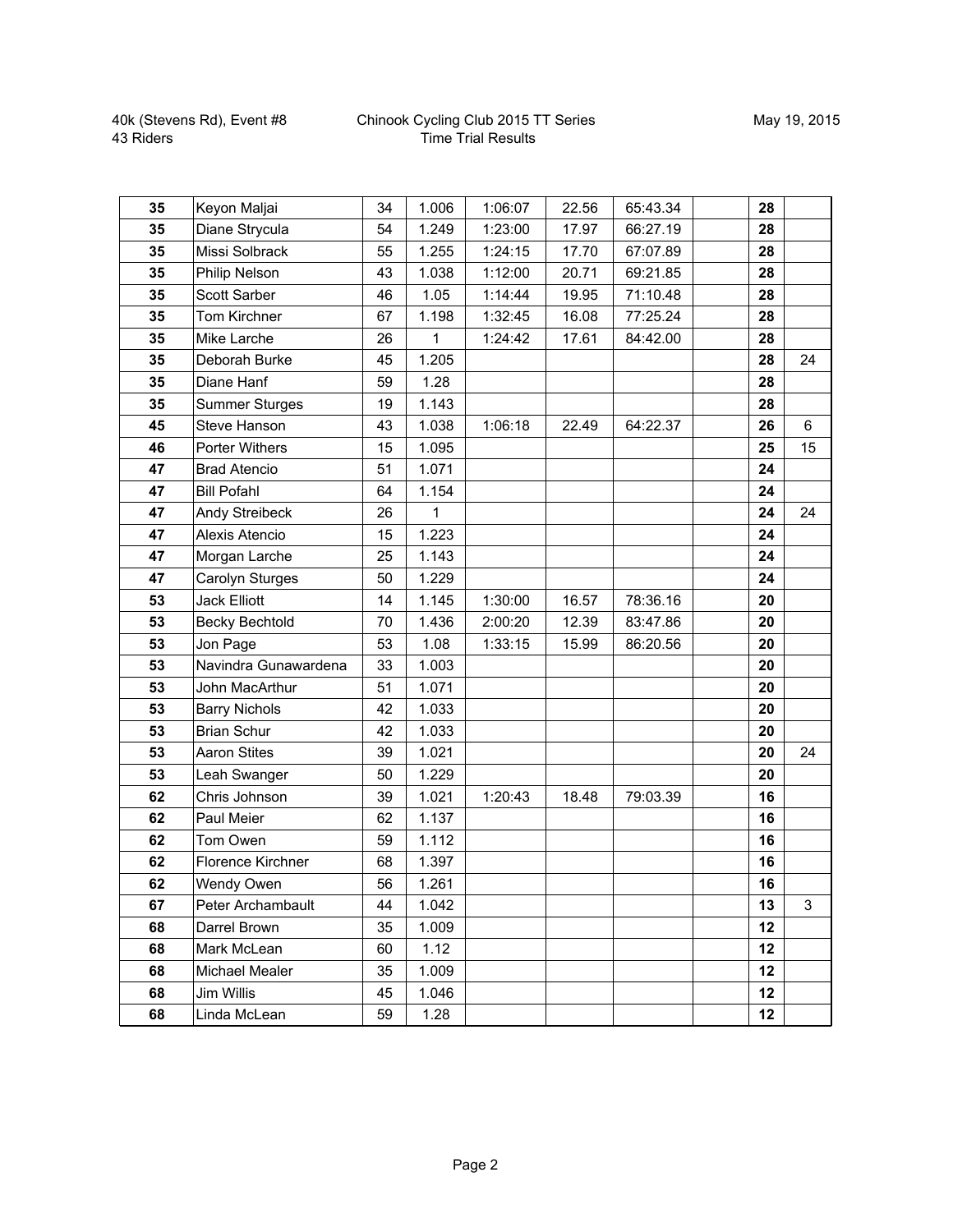| 68 | JimaLee Painter        | 61 | 1.3   |         |       |          | 12          |  |
|----|------------------------|----|-------|---------|-------|----------|-------------|--|
| 68 | Ron D. Hale            | 56 | 1.095 |         |       |          | 12          |  |
| 75 | Lewis Kenworthy        | 58 | 1.106 |         |       |          | 8           |  |
| 75 | Luke Sturges           | 13 | 1.2   |         |       |          | 8           |  |
| 75 | Montana Sturges        | 21 | 1     |         |       |          | 8           |  |
| 75 | Shari Elliott          | 47 | 1.214 |         |       |          | 8           |  |
| 75 | Erin Plumb             | 42 | 1.19  |         |       |          | 8           |  |
| 75 | Torka Poet             | 49 | 1.224 |         |       |          | 8           |  |
| 75 | <b>Abigail Withers</b> | 14 | 1.272 |         |       |          | 8           |  |
| 82 | Robert Bartol          | 47 | 1.054 | 1:12:25 | 20.59 | 68:42.39 | $\mathbf 0$ |  |
| 82 | <b>April Ottey</b>     | 49 | 1.224 |         |       |          | $\mathbf 0$ |  |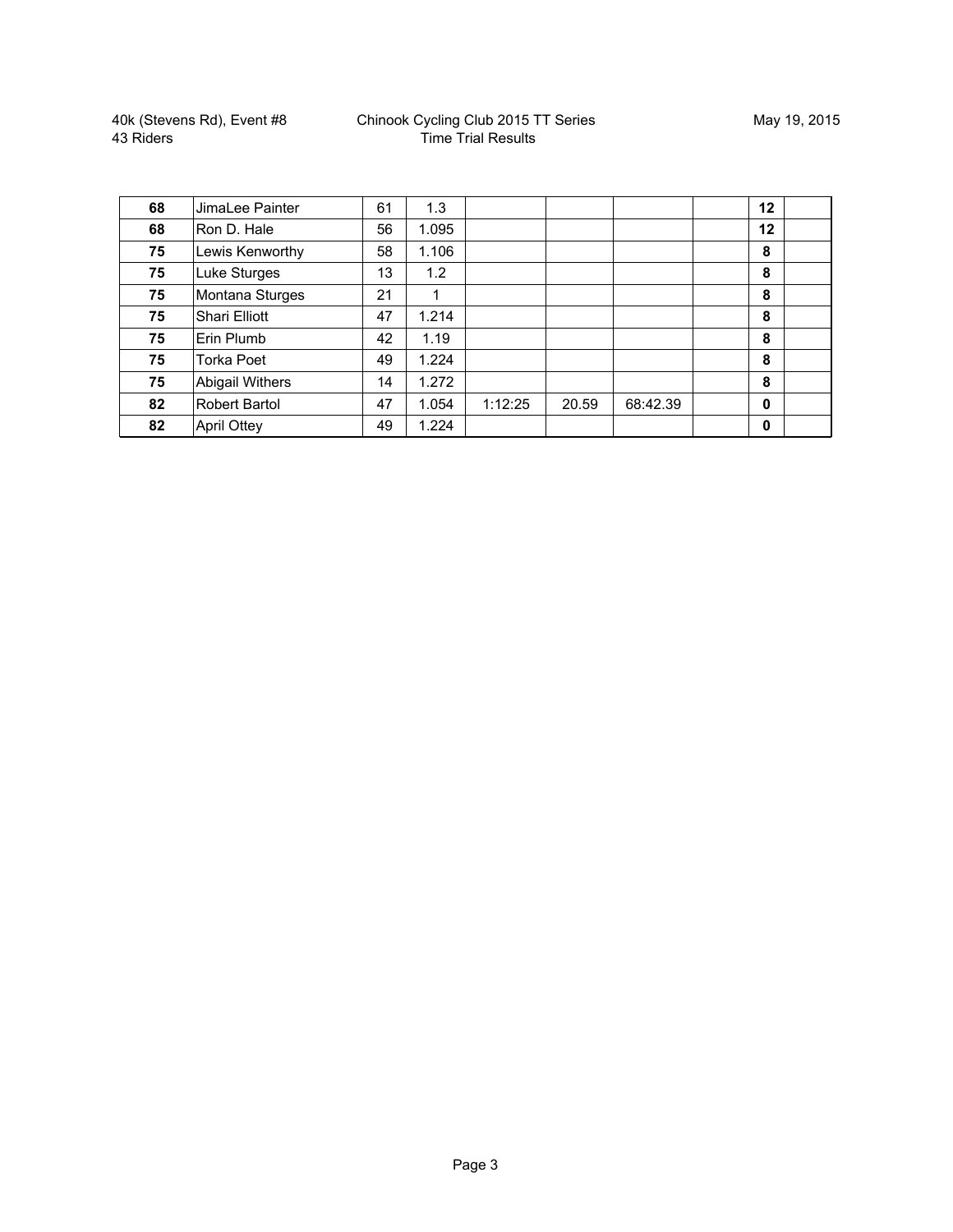| *------NAME------*     | Age | <b>H'Cap</b> | Raw Time  | Raw        | <b>H'cap</b> | Place                   | Pts         | Pnlty |
|------------------------|-----|--------------|-----------|------------|--------------|-------------------------|-------------|-------|
|                        |     |              | 5/19/2015 | Avg        | <b>Time</b>  |                         |             |       |
|                        |     |              | 24.8548   | <b>MPH</b> |              |                         |             |       |
|                        |     |              |           |            |              |                         |             |       |
| <b>Tim Elliott</b>     | 63  | 1.145        | 1:03:45   | 23.39      | 58:10.61     | $\mathbf{1}$            | 36          | 60    |
| Greg Turpen            | 49  | 1.063        | 0:57:51   | 25.78      | 61:40.29     | $\overline{2}$          | 70          | 114   |
| Phil Treadway          | 53  | 1.08         | 1:08:00   | 21.93      | 62:57.78     | 3                       | 38          | 24    |
| Sally Shadle           | 34  | 1.159        | 1:11:00   | 21.00      | 63:00.58     | $\overline{\mathbf{4}}$ | 42          | 42    |
| John Limbaugh          | 45  | 1.046        | 0:59:59   | 24.86      | 63:05.73     | 5                       | 61          | 87    |
| Craig Groendyke        | 69  | 1.228        | 1:06:27   | 22.44      | 63:06.74     | 6                       | 73          | 123   |
| Diana Spangle          | 60  | 1.29         | 1:12:32   | 20.56      | 63:13.64     | $\overline{7}$          | 64          | 96    |
| Dick Koenigs           | 70  | 1.246        | 1:10:37   | 21.12      | 63:40.48     | 8                       | 63          | 93    |
| Mark Painter           | 65  | 1.168        | 1:11:00   | 21.00      | 64:02.26     | 9                       | 47          | 45    |
| Kristin Anderson       | 57  | 1.268        | 1:15:53   | 19.65      | 64:05.69     | 10                      | 50          | 54    |
| <b>Steve McDuffie</b>  | 50  | 1.067        | 1:06:17   | 22.50      | 64:22.27     |                         | 41          | 27    |
| Steve Hanson           | 43  | 1.038        | 1:06:18   | 22.49      | 64:22.37     |                         | 26          | 6     |
| <b>Bill Hanf</b>       | 66  | 1.183        | 1:15:45   | 19.69      | 64:46.93     |                         | 35          | 9     |
| <b>Steve Anderson</b>  | 55  | 1.09         | 1:09:42   | 21.40      | 64:56.70     |                         | 32          | 12    |
| David Painter          | 61  | 1.128        | 1:08:48   | 21.68      | 64:59.57     |                         | 48          | 48    |
| Steve Canaday          | 68  | 1.213        | 1:16:44   | 19.43      | 65:15.55     |                         | 40          | 24    |
| Pete Swanger           | 53  | 1.08         | 1:05:09   | 22.89      | 65:19.44     |                         | 52          | 60    |
| Pat Lee                | 44  | 1.042        | 1:08:12   | 21.87      | 65:27.06     |                         | 32          |       |
| Keyon Maljai           | 34  | 1.006        | 1:06:07   | 22.56      | 65:43.34     |                         | 28          |       |
| Joshua Alms            | 35  | 1.009        | 1:06:42   | 22.36      | 66:06.30     |                         | 30          |       |
| Diane Strycula         | 54  | 1.249        | 1:23:00   | 17.97      | 66:27.19     |                         | 28          |       |
| Chad Eder              | 41  | 1.029        | 1:08:32   | 21.76      | 67:06.11     |                         | 34          | 6     |
| Missi Solbrack         | 55  | 1.255        | 1:24:15   | 17.70      | 67:07.89     |                         | 28          |       |
| Robert Marshall        | 71  | 1.265        | 1:25:10   | 17.51      | 67:19.53     |                         | 32          |       |
| <b>Richard Grondin</b> | 57  | 1.101        | 1:14:32   | 20.01      | 67:41.76     |                         | 32          |       |
| <b>Ted Hohl</b>        | 53  | 1.08         | 1:13:25   | 20.31      | 67:58.70     |                         | 32          |       |
| Robert Bartol          | 47  | 1.054        | 1:12:25   | 20.59      | 68:42.39     |                         | $\mathbf 0$ |       |
| Stan McCue             | 59  | 1.112        | 1:16:35   | 19.47      | 68:52.19     |                         | 32          |       |
| Philip Nelson          | 43  | 1.038        | 1:12:00   | 20.71      | 69:21.85     |                         | 28          |       |
| Mark Sturges           | 53  | 1.08         | 1:13:30   | 20.29      | 70:03.33     |                         | 40          | 24    |
| <b>Brad Solbrack</b>   | 59  | 1.112        | 1:18:01   | 19.11      | 70:09.53     |                         | 32          |       |
| Scott Sarber           | 46  | 1.05         | 1:14:44   | 19.95      | 71:10.48     |                         | 28          |       |
| lan Hoffman            | 41  | 1.029        | 1:15:48   | 19.67      | 73:39.83     |                         | 32          |       |
| Ron G. Hale            | 57  | 1.101        | 1:21:37   | 18.27      | 74:07.77     |                         | 32          |       |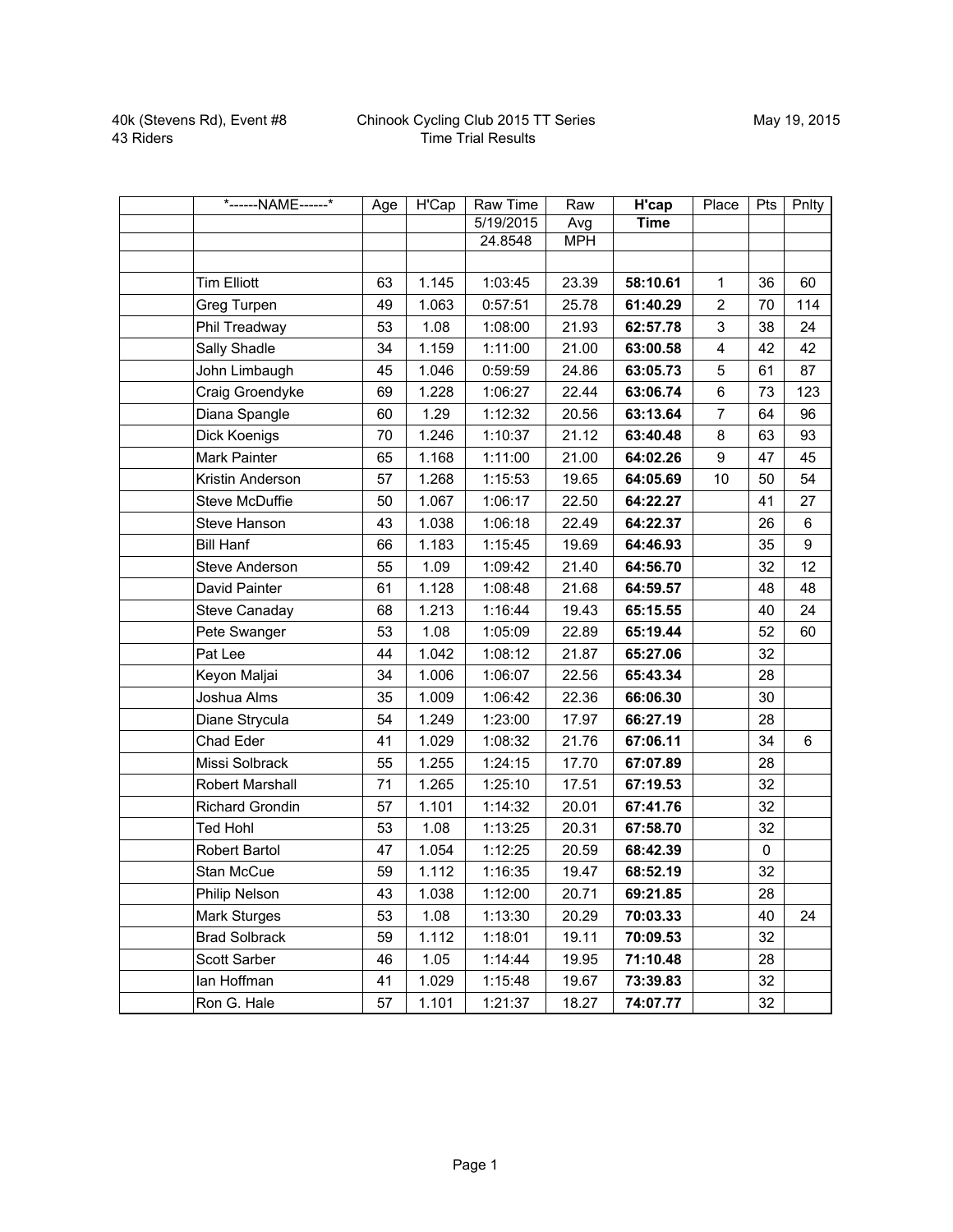## Chinook Cycling Club 2015 TT Series Time Trial Results

| Dave Fischer          | 65 | 1.168 | 1:28:06 | 16.93 | 76:55.68 | 38 | 18 |
|-----------------------|----|-------|---------|-------|----------|----|----|
| Tom Kirchner          | 67 | 1.198 | 1:32:45 | 16.08 | 77:25.24 | 28 |    |
| <b>Jack Elliott</b>   | 14 | 1.145 | 1:30:00 | 16.57 | 78:36.16 | 20 |    |
| Chris Johnson         | 39 | 1.021 | 1:20:43 | 18.48 | 79:03.39 | 16 |    |
| Lori Selby            | 54 | 1.249 | 1:32:40 | 16.09 | 81:56.56 | 63 | 93 |
| <b>Becky Bechtold</b> | 70 | 1.436 | 2:00:20 | 12.39 | 83:47.86 | 20 |    |
| Mike Larche           | 26 | 1     | 1:24:42 | 17.61 | 84:42.00 | 28 |    |
| Jon Page              | 53 | 1.08  | 1:33:15 | 15.99 | 86:20.56 | 20 |    |
| John Burke            | 48 | 1.059 |         |       |          | 46 | 66 |
| Evelyn Painter        | 86 | 1.999 |         |       |          | 43 | 57 |
| Anne Farawila         | 40 | 1.181 |         |       |          | 34 | 18 |
| Catiana Coghlan       | 38 | 1.173 |         |       |          | 29 | 27 |
| Deborah Burke         | 45 | 1.205 |         |       |          | 28 | 24 |
| Diane Hanf            | 59 | 1.28  |         |       |          | 28 |    |
| <b>Summer Sturges</b> | 19 | 1.143 |         |       |          | 28 |    |
| <b>Porter Withers</b> | 15 | 1.095 |         |       |          | 25 | 15 |
| <b>Brad Atencio</b>   | 51 | 1.071 |         |       |          | 24 |    |
| <b>Bill Pofahl</b>    | 64 | 1.154 |         |       |          | 24 |    |
| Andy Streibeck        | 26 | 1     |         |       |          | 24 | 24 |
| Alexis Atencio        | 15 | 1.223 |         |       |          | 24 |    |
| Morgan Larche         | 25 | 1.143 |         |       |          | 24 |    |
| Carolyn Sturges       | 50 | 1.229 |         |       |          | 24 |    |
| Navindra Gunawardena  | 33 | 1.003 |         |       |          | 20 |    |
| John MacArthur        | 51 | 1.071 |         |       |          | 20 |    |
| <b>Barry Nichols</b>  | 42 | 1.033 |         |       |          | 20 |    |
| <b>Brian Schur</b>    | 42 | 1.033 |         |       |          | 20 |    |
| <b>Aaron Stites</b>   | 39 | 1.021 |         |       |          | 20 | 24 |
| Leah Swanger          | 50 | 1.229 |         |       |          | 20 |    |
| Paul Meier            | 62 | 1.137 |         |       |          | 16 |    |
| Tom Owen              | 59 | 1.112 |         |       |          | 16 |    |
| Florence Kirchner     | 68 | 1.397 |         |       |          | 16 |    |
| Wendy Owen            | 56 | 1.261 |         |       |          | 16 |    |
| Peter Archambault     | 44 | 1.042 |         |       |          | 13 | 3  |
| Darrel Brown          | 35 | 1.009 |         |       |          | 12 |    |
| Mark McLean           | 60 | 1.12  |         |       |          | 12 |    |
| Michael Mealer        | 35 | 1.009 |         |       |          | 12 |    |
| Jim Willis            | 45 | 1.046 |         |       |          | 12 |    |
| Linda McLean          | 59 | 1.28  |         |       |          | 12 |    |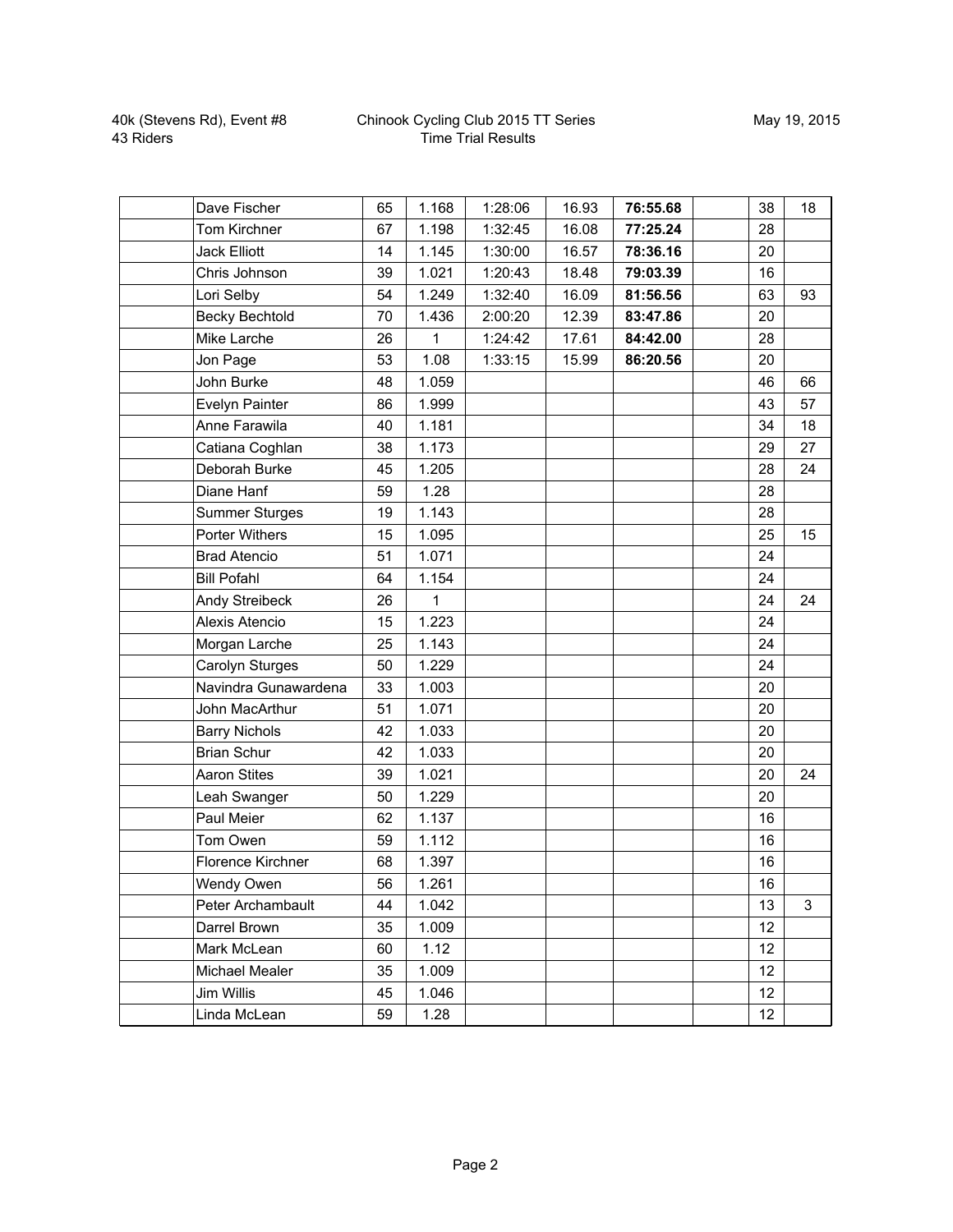| JimaLee Painter        | 61 | 1.3   |          |  | 12 |    |
|------------------------|----|-------|----------|--|----|----|
| Lewis Kenworthy        | 58 | 1.106 |          |  | 8  |    |
| Luke Sturges           | 13 | 1.2   |          |  | 8  |    |
| Montana Sturges        | 21 |       |          |  | 8  |    |
| Shari Elliott          | 47 | 1.214 |          |  | 8  |    |
| Erin Plumb             | 42 | 1.19  |          |  | 8  |    |
| <b>Torka Poet</b>      | 49 | 1.224 |          |  | 8  |    |
| <b>Abigail Withers</b> | 14 | 1.272 |          |  | 8  |    |
| Jennifer Comfort       | 37 | 1.169 | Flat DNF |  | 31 | 21 |
| Ron D. Hale            | 56 | 1.095 |          |  | 12 |    |
| <b>April Ottey</b>     | 49 | 1.224 |          |  | 0  |    |